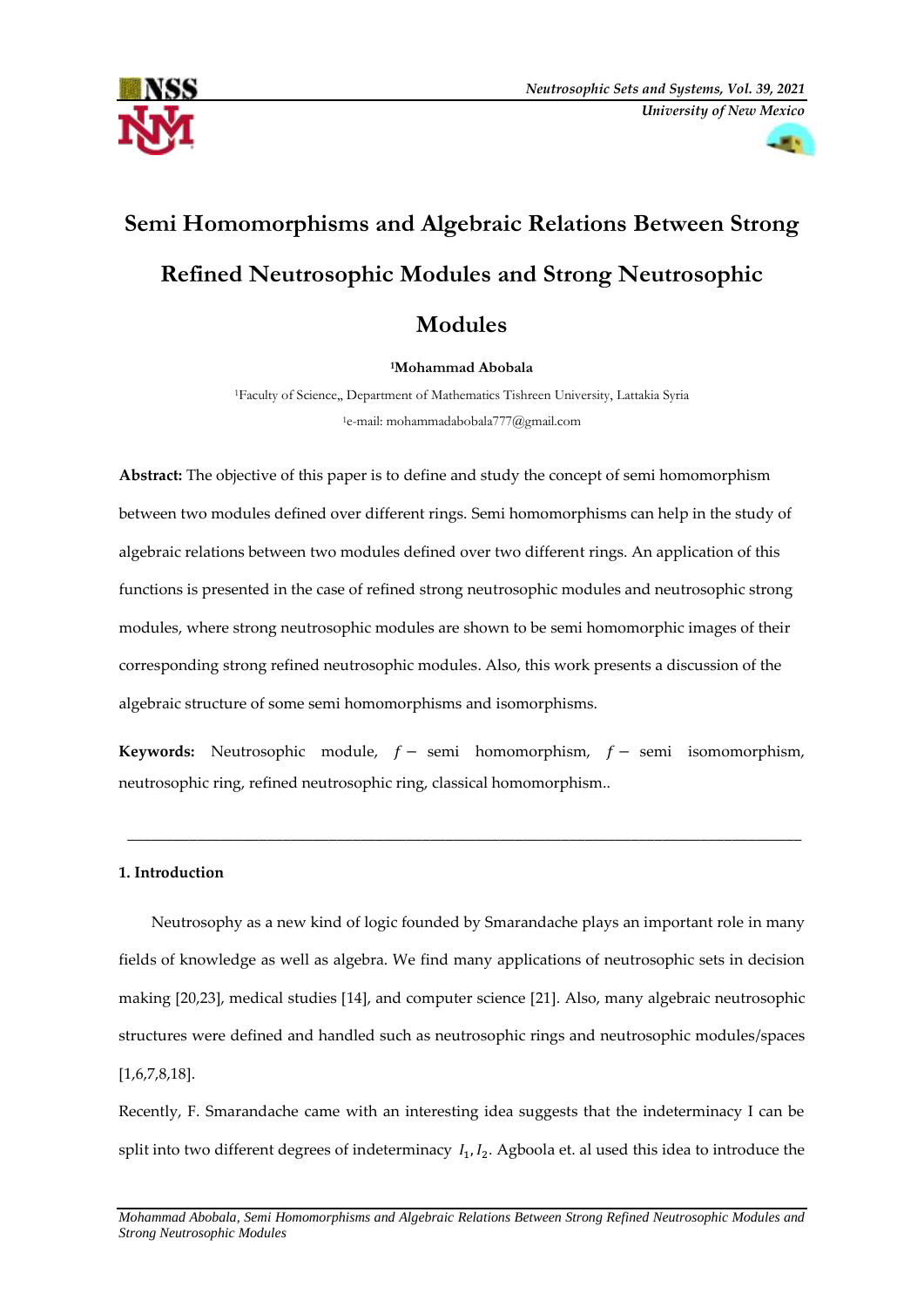concept of refined neutrosophic ring [2,4]. Substructures of these rings were studied widely in [1,2,3,5,6,7,10,11] such as neutrosophic isomorphisms, AH-ideals, AHS-homomorphisms, idempotents, and semi idempotents.

Neutrosophic modules were firstly defined over neutrosophic rings in [8] and studied widely in [4], and then they were generalized into refined neutrosophic modules over refined neutrosophic rings in [9]. Recently, they were generalized into n-refined neutrosophic modules [16] over n-refined neutrosophic rings [19].

It is well known that the relationships between two modules can be represented with module homomorphisms if these modules were defined over the same ring. In this work we introduce the concept of semi homomorphism between two modules to help us in the study of the relationships between two different modules defined over two different rings. Our goal is to study the relationships between strong refined neutrosophic modules and strong neutrosophic modules by using the notion of semi homomorphisms.

All rings through this paper are considered commutative with unity 1. Also, all neutrosophic modules and refined neutrosophic modules are considered strong.

# **2. Preliminaries**

# **Definition 2.1: [6]**

Let  $(R, +, \times)$  be a ring,  $R(I) = \{a + bl : a, b \in R\}$  is called the neutrosophic ring where I is a neutrosophic element with condition  $I^2 = I$ .

#### **Remark 2.2 : [5]**

The element I can be split into two indeterminacies  $I_1$ ,  $I_2$  with conditions :

$$
I_1^2 = I_1, I_2^2 = I_2, I_1 I_2 = I_2 I_1 = I_1.
$$

# **Definition 2.3 : [5]**

If X is a set, then  $X(I_1, I_2) = \{(a, bl_1, cl_2) : a, b, c \in X\}$  is called the refined neutrosophic set generated by X,  $I_1, I_2$ .

# **Definition 2.4 : [6]**

Let  $(R, +, \times)$  be a ring,  $(R(I_1, I_2), +, \times)$  is called a refined neutrosophic ring generated by R ,  $I_1, I_2$ .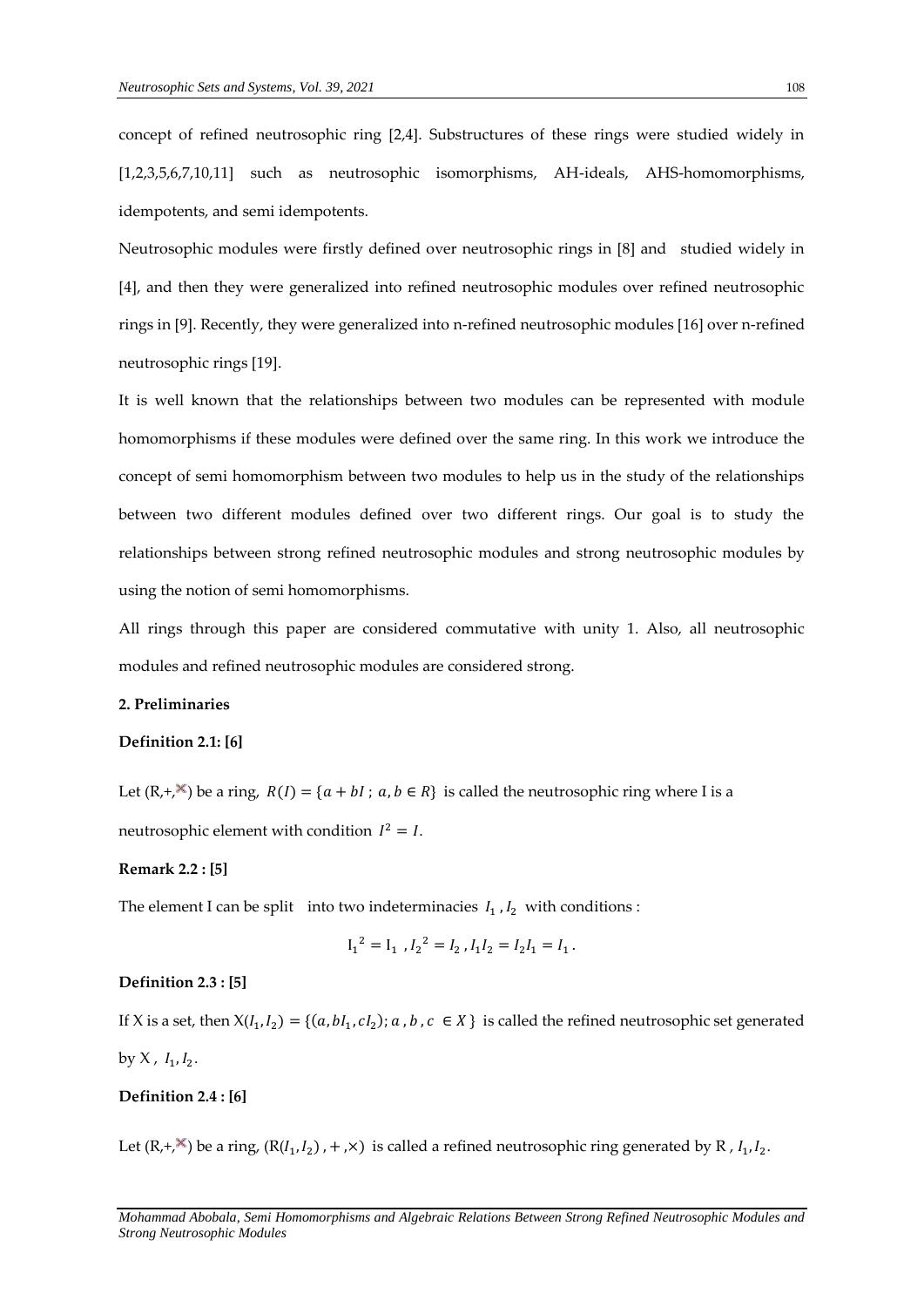# **Theorem 2.5: [6]**

Let  $(R(I_1, I_2)$ , +, $\times$ ) be a refined neutrosophic ring then it is a ring.

# **Definition 2.6:[8]**

Let  $(M,+,.)$  be a module over the ring R, then  $(M(I),+,)$  is called a weak neutrosophic module over the ring R, and it is called a strong neutrosophic module if it is a module over the neutrosophic ring  $R(I)$ . Elements of M(I) have the form  $x + yI$ ;  $x, y \in M$ , i.e M(I) can be written as  $M(I) = M + MI$ .

# **Definition 2.7: [8]**

Let  $M(I)$  be a strong neutrosophic module over the neutrosophic ring  $R(I)$  and  $W(I)$  be a non empty subset of  $M(I)$ , then  $W(I)$  is called a strong neutrosophic submodule if  $W(I)$  itself is a strong neutrosophic module.

# **Definition 2.8:[8]**

Let U(I) and W(I) be two strong neutrosophic submodules of M(I) and let  $f:U(I) \rightarrow W(I)$ , we say that f is a neutrosophic vector space homomorphism if

- (a)  $f(I) = I$ .
- (b)  $f$  is a module homomorphism.

We define the kernel of f by Ker  $f = \{ x \in M(I); f(x) = 0 \}.$ 

#### **Definition 2.9: [9]**

properties

Let  $(X (I_1, I_2), +, \cdot)$  be any refined neutrosophic algebraic structure where + and 'are ordinary addition and multiplication respectively.  $I_1$  *and*  $I_2$  are the split components of the indeterminacy factor *I* that is  $I = \alpha I_1 + \beta I_2$  with  $\alpha, \beta \in R$  *or C* . Also,  $I_1$  *and*  $I_2$  are taken to have the  $I_1^2 = I_1, I_2^2 = I_2$  and  $I_1 I_2 = I_2 I_1 = I_1$ .

For any two elements, we define

For any two elements, we define  
\n1) 
$$
x + y = (a, bI_1, cI_2) + (d, eI_1, fI_2) = (a + d, (b + e)I_1, (c + f)I_2)
$$
  
\n2)  $x \cdot y = (a, bI_1, cI_2) \cdot (d, eI_1, fI_2) = \begin{pmatrix} ad, (ae + bd + be + bf + ce)I_1, \\ (af + cd + cf)I_2 \end{pmatrix}$ 

# **Definition 2.10: [9]**

*Mohammad Abobala, Semi Homomorphisms and Algebraic Relations Between Strong Refined Neutrosophic Modules and Strong Neutrosophic Modules*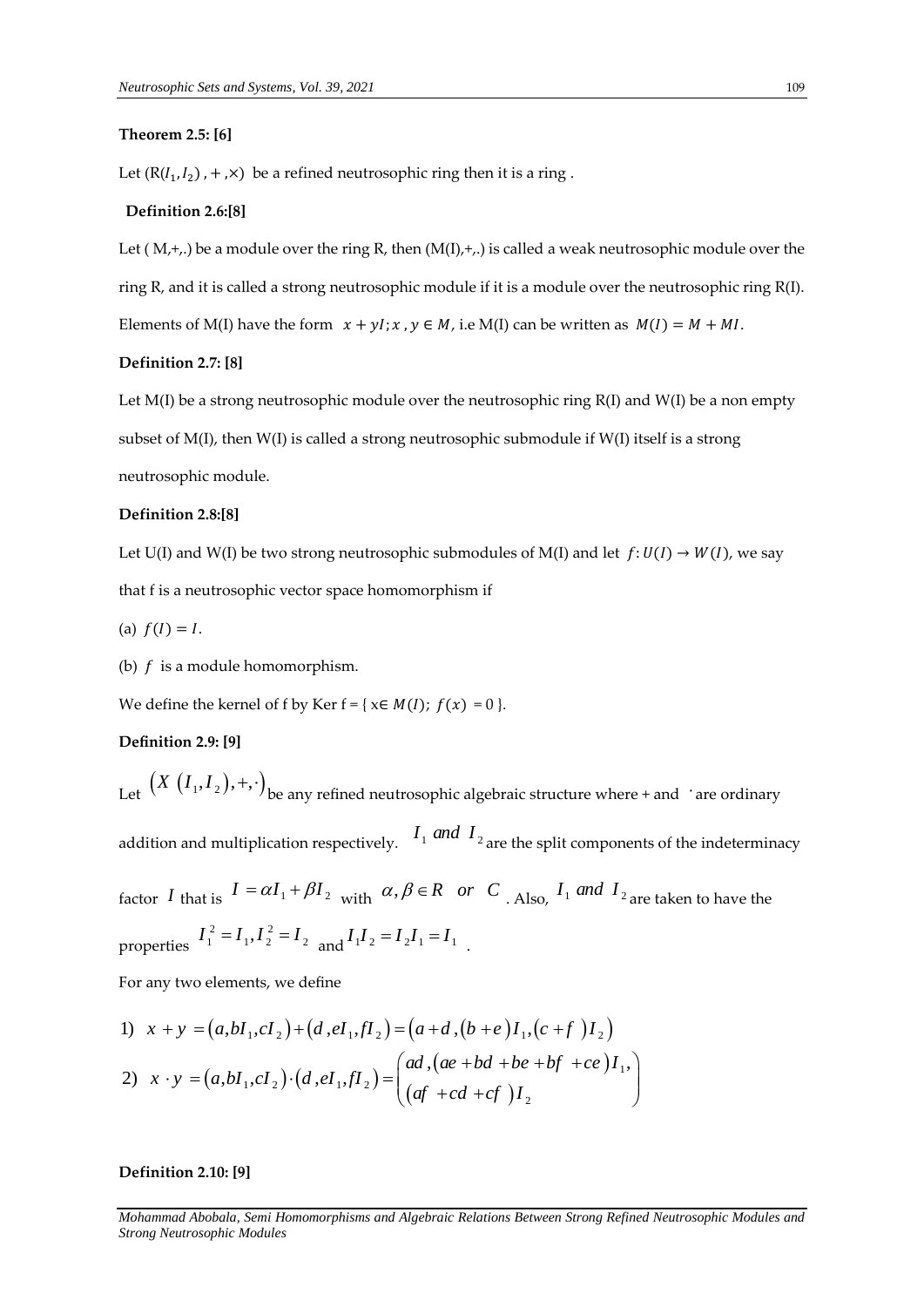Let  $(M, +, .)$  be any R-module over a refined neutrosophic ring  $R$   $(I_1, I_2),$  The triple

 $\left(M\left(I_1, I_2\right), +, \cdot\right)$  is called a strong refined neutrosophic R-module over a refined neutrosophic

 $r$   $R$   $(I_1, I_2)$ ,  $q$  enerated by  $M$  ,  $I_1$  and  $I_2$ .

# **Theorem 2.11: [3]**

Let  $(R, +, \times)$  be a ring and R(I), R( $I_1, I_2$ ) the related neutrosophic ring and refined neutrosophic ring respectively, we have:

(a) There is a ring homomorphism  $f: R(I_1, I_2) \to R(I)$ .

(b) The additive group (Ker f, +) is isomorphic to the additive group  $(R,+)$ .

# **3. Main discussion**

#### **Definition 3.1**:

Let M be a module over a ring R, N be a module over a ring T,  $\varphi$ :  $M \to N$  be a well defined map, we say that  $\varphi$  is an f-semi module homomorphism if and only if the following conditions are true:

(a)  $\varphi(x + y) = \varphi(x) + \varphi(y)$  for all  $x, y \in M$ .

(b) There is a ring homomorphism  $f: R \to T$  such  $\varphi(r, x) = f(r) \cdot \varphi(x)$  for all  $r \in R$ ,  $x \in M$ .

#### **Remark 3.2** :

(a) The concept of semi homomorphism can be used to study relationships between two modules defined over different rings.

(b) It is easy to see that every homomorphism between two modules defined over the same ring is a semi homomorphism. (Semi homomorphisms generalize classical module homomorphisms). In the following theorem, we show that every neutrosophic module M(I) defined over a neutrosophic ring R(I) is a semi homomorphic image to the corresponding refined neutrosophic module  $M(I_1, I_2)$  over the corresponding refined neutrosophic ring  $R(I_1, I_2)$ .

# **Theorem 3.3** :

Let M be a module over a ring R,  $M(I)$  be the corresponding strong neutrosophic module over  $R(I)$ ,  $M(I_1, I_2)$  be the corresponding strong refined neutrosophic module over  $R(I_1, I_2)$ . Then  $\varphi$ :  $M(I_1, I_2) \rightarrow M(I)$ ;  $\varphi(a, bl_1, cl_2) = a + (b + c)I$  is a semi homomorphism.

Proof: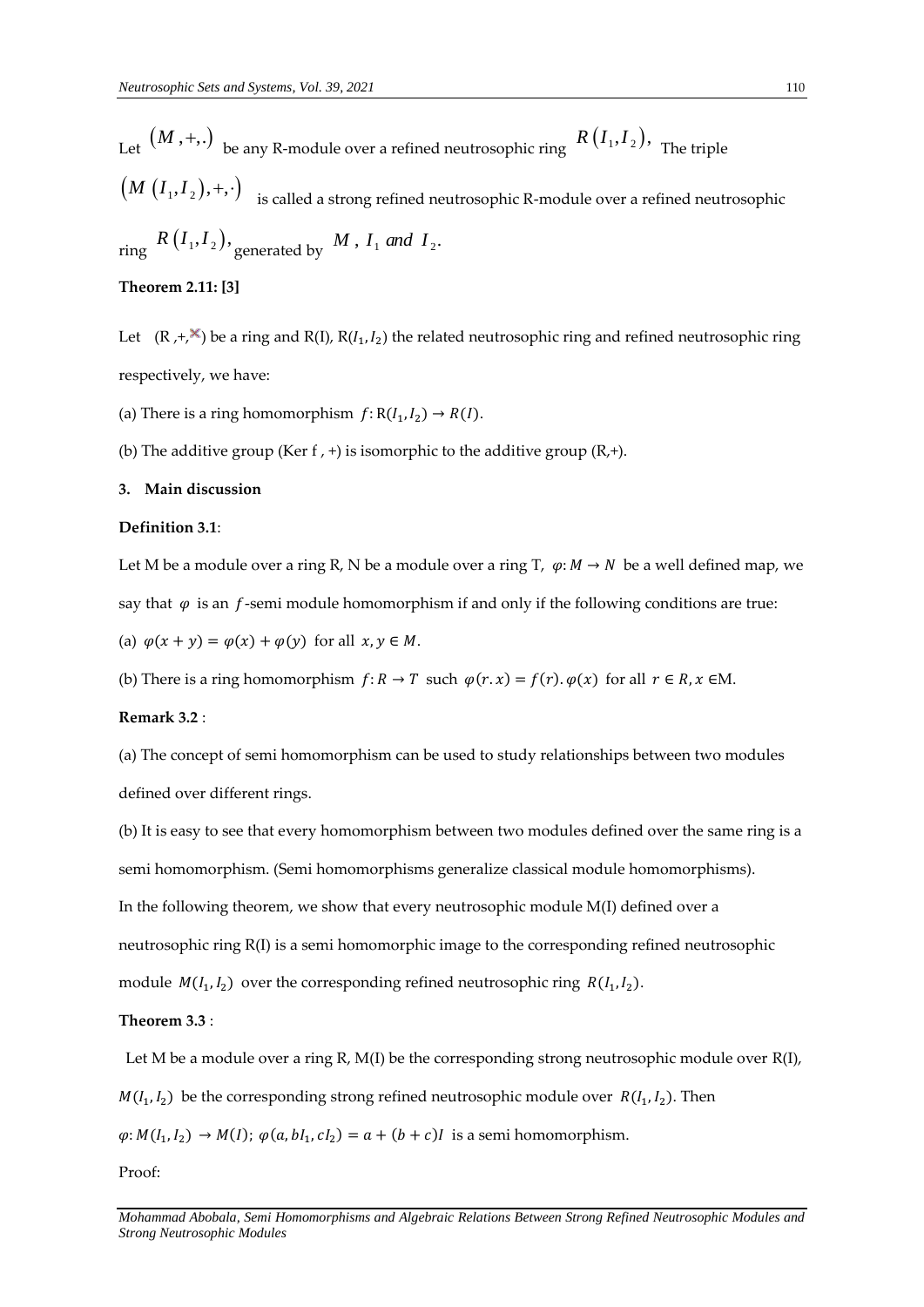Clearly,  $\varphi$  is a well defined map. Let  $x = (a, bl_1, cl_2), y = (u, vl_1, wl_2)$  be two arbitrary elements in  $M(I_1, I_2)$ ,  $\varphi(x + y) = (a + u) + (b + v + c + w)I = [a + (b + c)I] + [u + (v + w)I] = \varphi(x) + \varphi(y).$ According to [3], the map  $f: R(I_1, I_2) \to R(I); f(m, nI_1, tI_2) = m + (n + t)I; m, n, t \in R$  is a ring homomorphism. Consider  $r = (m, nI_1, tI_2) \in R(I_1, I_2)$ , we can write  $\varphi(r,x) = \varphi(m, a, (m.b + n.a + n.b + n.c + t.b)I_1, (t.a + t.c + m.c)I_2)$  $m \cdot a + (m \cdot b + n \cdot a + n \cdot b + n \cdot c + t \cdot b + t \cdot a + t \cdot c + m \cdot c) = [m + (n + t)I] \cdot [a + (b + c)I] =$ 

 $f(r)$ .  $\varphi(x)$ . Thus the proof is complete.

# **Theorem 3.4** :

Let M be a module over a ring R, M(I) be the corresponding strong neutrosophic module over R(I),  $M(I_1, I_2)$  be the corresponding strong refined neutrosophic module over  $R(I_1, I_2)$ ,  $\varphi$  be the semi homomorphism defined in Theorem 3.3. Then

The semi homomorphic image of any strong submodule of  $M(I_1, I_2)$  is a strong submodule of

 $M(I)$ .

Proof:

Let *N* be any strong AH-submodule of  $M(I_1, I_2)$ , since  $(N, +)$  is a subgroup of  $(M(I_1, I_2), +)$ , we have  $(\varphi(N),+)$  is a subgroup of  $(M(I),+)$ .

Let  $y = a + bI$  be an arbitrary element in  $\varphi(N)$ ,  $r = u + vI$  be any element in R(I), since  $\varphi$ ,  $f$  are surjective maps, there are

 $x = (a, ml_1, nl_2) \in M(I_1, I_2); \varphi(x) = y$ , i.e  $m + n = b$  and  $g = (u, zI_1, qI_2) \in R(I_1, I_2); f(g) = r$ , i.e  $z + q = v$ .

 $r. y = u. a + (v. a + v. b + u. b)I = u. a + (z. a + q. a + z. m + z. n + q. m + q. n + u. m + u. n)I =$ 

$$
f(g).\varphi(x) = \varphi(g.x) \in \varphi(N).
$$

Now we study the kernel of semi homomorphism.

**Definition 3.5:**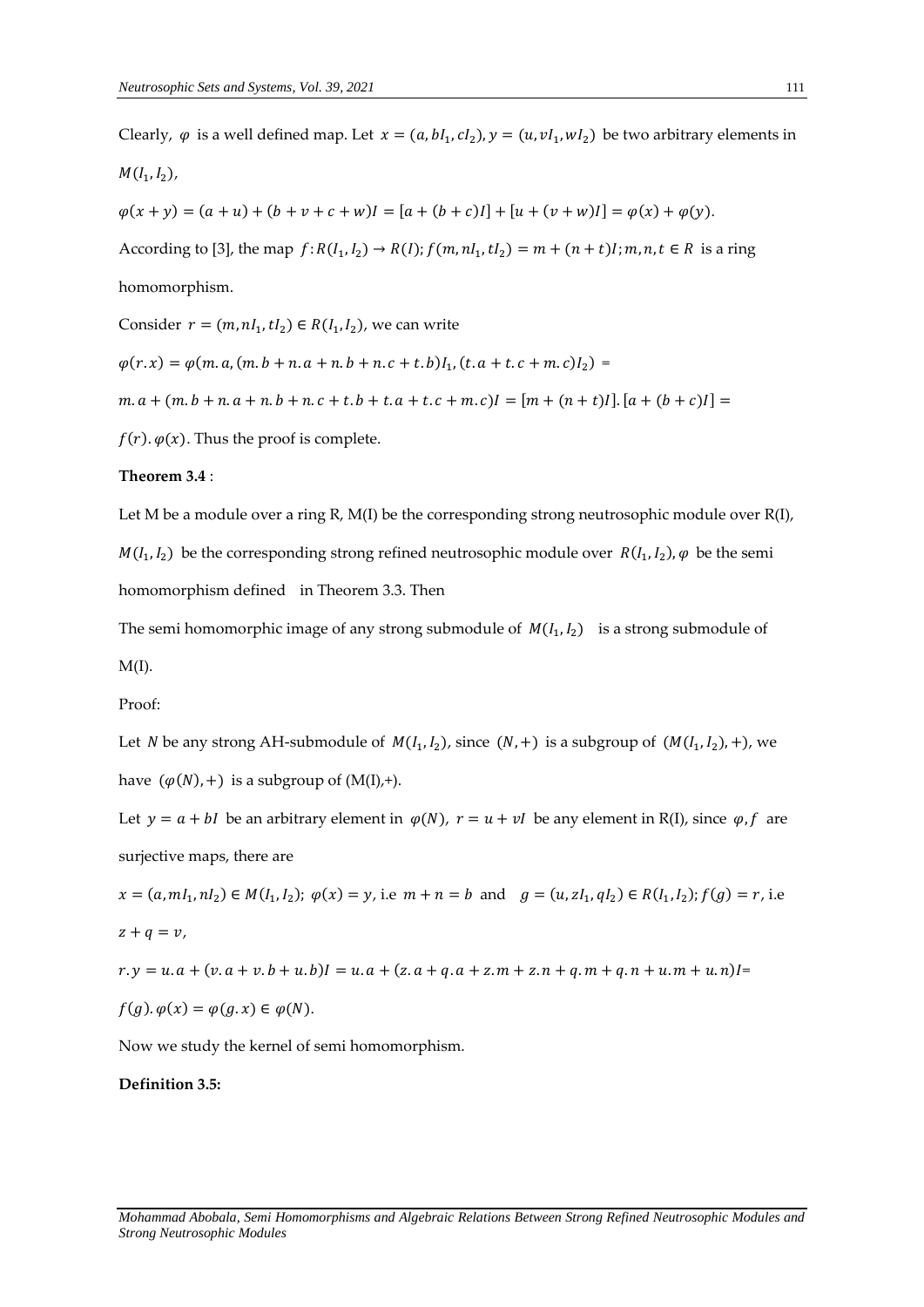Let M be a module over a ring R,  $M(I)$  be the corresponding strong neutrosophic module over  $R(I)$ ,  $M(I_1, I_2)$  be the corresponding strong refined neutrosophic module over  $R(I_1, I_2)$ ,  $\varphi$  be the semi homomorphism defined in Theorem 3.3. We define  $Ker(\varphi) = \{x \in M(I_1, I_2); \varphi(x) = 0\}.$ 

# **Theorem 3.6:**

Let M be a module over a ring R with unity 1,  $M(I)$  be the corresponding strong neutrosophic module over  $R(I)$ ,  $M(I_1, I_2)$  be the corresponding strong refined neutrosophic module over

 $R(I_1, I_2)$ ,  $\varphi$  be the semi homomorphism defined in Theorem 3.3, we have

(a) 
$$
Ker(\varphi) = \{(0, xI_1, -xI_2); x \in M\}.
$$

(b) For each  $m \in Ker(\varphi)$  there is  $r \in Ker(f)$  and  $n \in M(I_1, I_2)$  such  $m = r.n$ .

(c)  $Ker(\varphi)$  is a strong submodule of  $M(I_1, I_2)$ .

Proof:

(a) Let  $z = (y, xI_1, tI_2) \in Ker(\varphi)$ ,  $\varphi(z) = y + (x + t)I = 0$ , thus  $y = 0, t = -x$ .

(b) Consider  $m = (0, xI_1, -xI_2) \in Ker(\varphi)$ , there is  $r = (0, I_1, -I_2) \in Ker(f)$  and  $n = (2x, xI_1, -xI_2) \in Ker(f)$ 

 $M(I_1,I_2)$ ;  $x \in M$ , where

$$
r.n = (0, xI_1, -xI_2) = m.
$$

(c) It is clear that  $Ker(\varphi)$  is closed under addition. Now suppose that  $m = (0, xI_1, -xI_2) \in Ker(\varphi)$ and  $r = (a, bl_1, cl_2) \in R(I_1, I_2), r.m = (0, [a.x + c.x]I_1, [-a.x - c.x]I_2) \in Ker(\varphi)$ .

Thus our proof is complete.

# **Example 3.7:**

Let  $M = Z_3$  be the module of integers modulo 3 over the ring Z,  $M(I)$ ,  $M(I_1, I_2)$  be its corresponding neutrosophic and refined neutrosophic modules over  $Z(I)$  and  $Z(I_1,I_2)$  respectively. We have

(a)  $f: Z(I_1, I_2) \to Z(I); f(a, bl_1, cl_2) = a + (b + c)I$  is a ring homomorphism.

- (b)  $\varphi: M(I_1, I_2) \to M(I); \varphi(x, yI_1, zI_2) = x + (y + z)I$  is an  $f$  -semi module homomorphism.
- (c)  $Ker(\varphi) = \{(0, xI_1, -xI_2); x \in M\} = \{(0,0,0), (0, I_1, 2I_2), (0, 2I_1, I_2)\}.$

#### **Definition 3.8:**

Let M be a module over a ring R with unity 1,  $M(I)$  be the corresponding strong neutrosophic module over  $R(I)$ ,  $M(I_1, I_2)$  be the corresponding strong refined neutrosophic module over  $R(I_1, I_2)$ ,  $\varphi$  be the semi homomorphism defined in Theorem 3.3. We define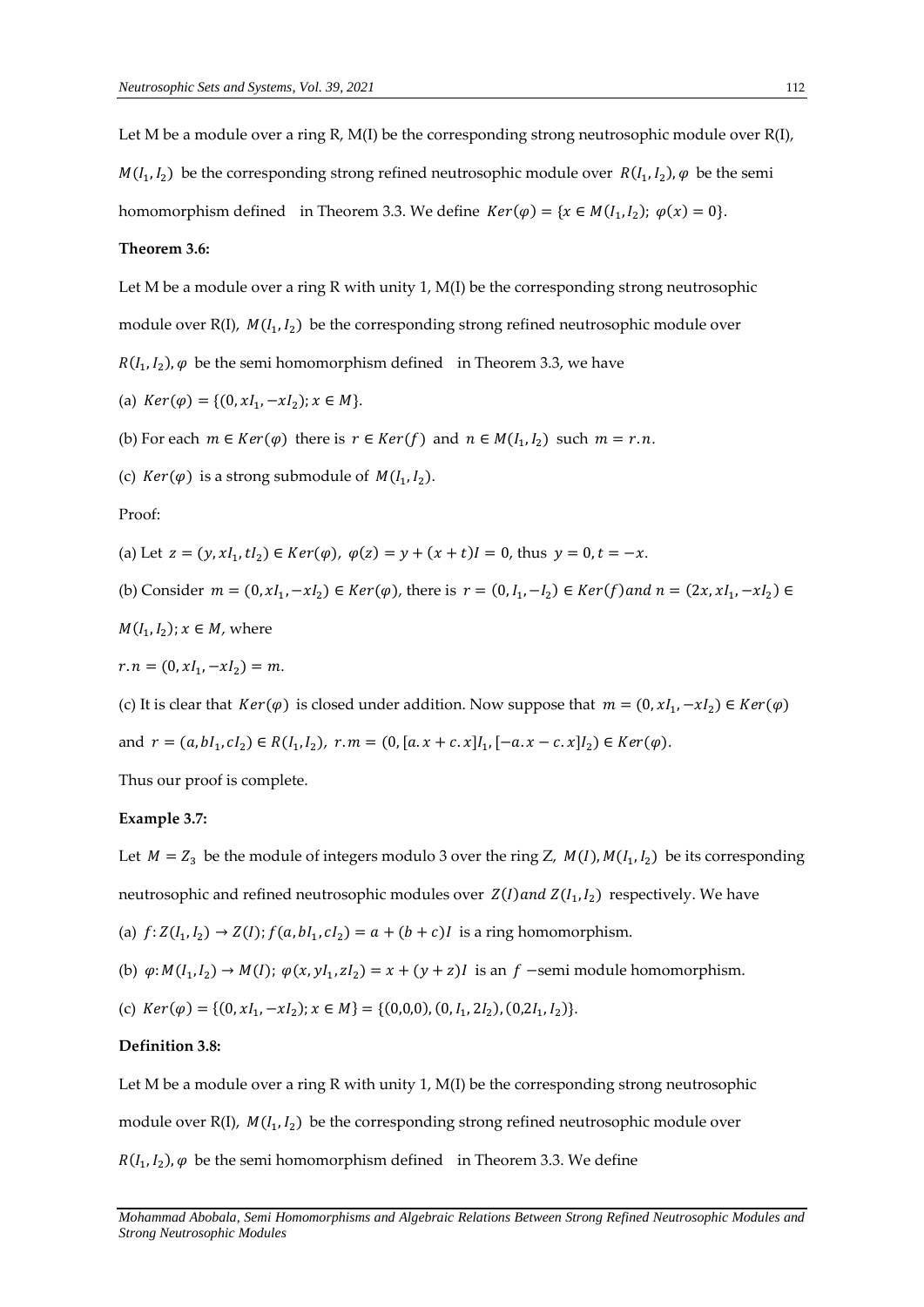$M(I_1, I_2)/Ker(\varphi) = \{a + Ker(\varphi); a \in M(I_1, I_2)\} = \{(x, yI_1, zI_2) + Ker(\varphi); x, y, z \in M\}.$ 

 $M(I_1, I_2)/Ker(\varphi)$  is called neutrosophic semi factor.

#### **Definition 3.9:**

We define operations on the semi factor  $\mathit{M}(I_1,I_2)/\mathit{Ker}(\varphi)$  as follows:

(a) Addition: for each  $a + Ker(\varphi)$ ,  $b + Ker(\varphi) \in M(I_1, I_2) / Ker(\varphi)$  , we have

 $(a + Ker(\varphi)) + (b + Ker(\varphi)) = (a + b) + Ker(\varphi).$ 

(b) Multiplication by a scalar: for each  $r \in R(I_1, I_2)$ ,  $a + Ker(\varphi) \in M(I_1, I_2)$ /Ker $(\varphi)$ , we have

 $r.(a + Ker(\varphi)) = r.a + Ker(\varphi).$ 

# **Theorem 3.10:**

Addition and Multiplication by a scalar are well defined operations on  $M(I_1, I_2)/Ker(\varphi)$ .

#### Proof:

Suppose that  $a + Ker(\varphi) = b + Ker(\varphi)$ , and  $c + Ker(\varphi) = d + Ker(\varphi)$  then  $a - b, c - d \in Ker(\varphi)$ , thus  $(a + c) - (b + d) \in Ker(\varphi)$ , hence  $a + c + Ker(\varphi) = b + d + Ker(\varphi)$ .

Now assume that  $a + Ker(\varphi) = b + Ker(\varphi)$  and  $r = s \in R(I_1, I_2)$ , then

 $r \cdot (a + Ker(\varphi)) = s \cdot (b + Ker(\varphi))$ . Thus the proof is complete.

# **Theorem 3.11:**

 $(M(I_1, I_2)/Ker(\varphi)$ , +, .) is a module over the refined neutrosophic ring  $R(I_1, I_2)$ .

# Proof:

Firstly, we remark that  $M(I_1, I_2)/Ker(\varphi)$  is closed under addition and multiplication. Since R is a ring with unity, we find that  $1 \in R(I_1, I_2)$ . Let  $a + Ker(\varphi)$ ,  $b + Ker(\varphi)$  be two arbitrary elements in  $M(I_1, I_2)/Ker(\varphi)$ , r, s be two arbitrary elements in  $R(I_1, I_2)$ . Now we have  $1.(a + Ker(\varphi)) = a + Ker(\varphi), (r + s)(a + Ker(\varphi)) = r.(a + Ker(\varphi)) + s.(b + Ker(\varphi)),$  $r.\left[(a+Ker(\varphi)) + (b+Ker(\varphi))\right] = r.(a + b + Ker(\varphi)) = r.(a + b) + Ker(\varphi) = [r.a + Ker(\varphi)] +$  $[r.b + Ker(\varphi)] = r.(a + Ker(\varphi)) + r.(b + Ker(\varphi)).$ 

Also,  $M(I_1, I_2)/Ker(\varphi)$  is an abelian group with respect to addition. Thus it is a module over the ring  $R(I_1, I_2)$ .

# **Definition 3.12:**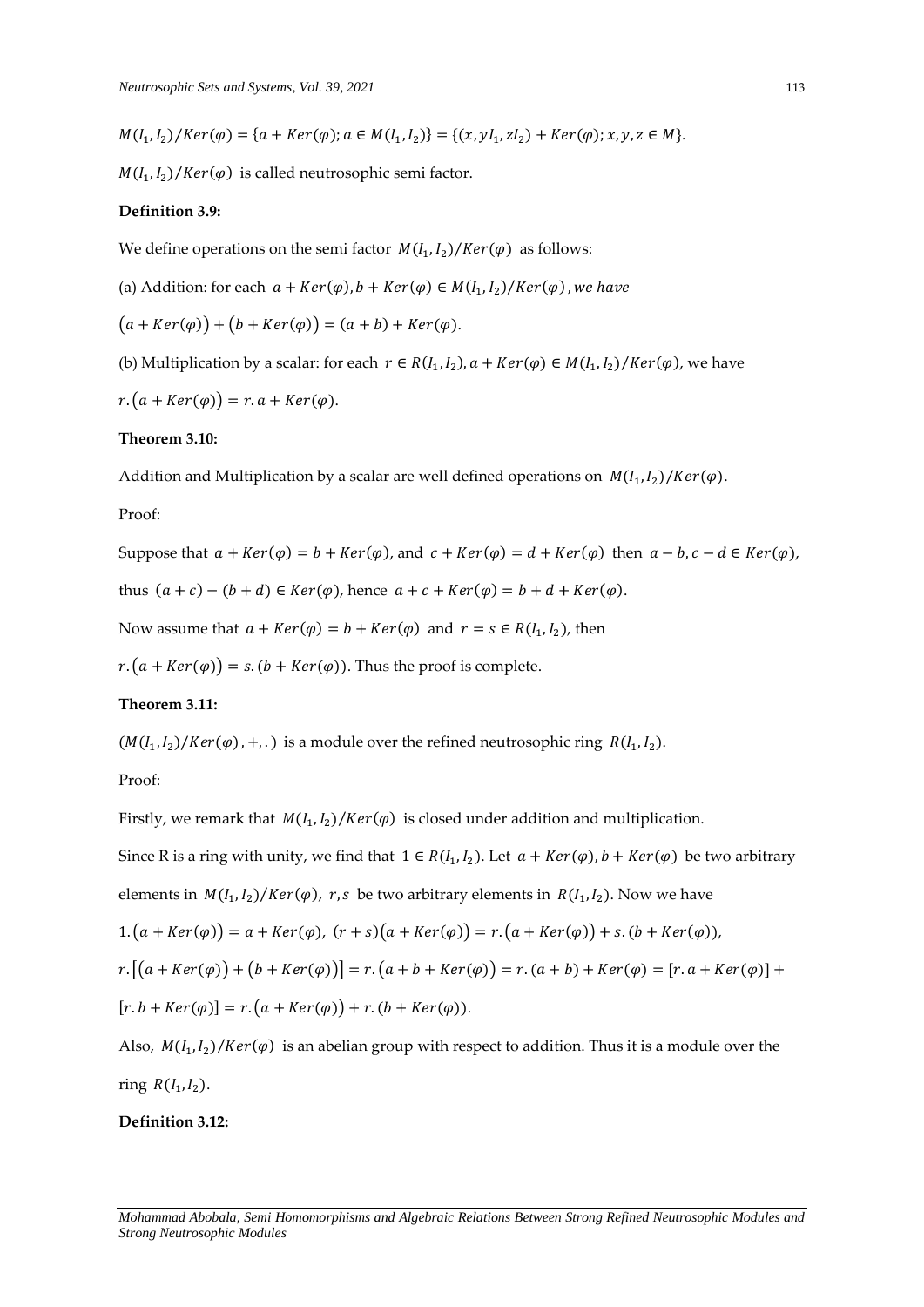Let M be a module over a ring R, N be a module over a ring T,  $\varphi$ :  $M \to N$  be a semi module homomorphism, we say that  $\varphi$  is a semi isomorphism if and only if it is a bijective map.

M, N are called semi isomorphic modules.

# **Theorem 3.13:**

Let M be a module over a ring R with unity 1,  $M(I)$  be the corresponding strong neutrosophic module over  $R(I)$ ,  $M(I_1, I_2)$  be the corresponding strong refined neutrosophic module over  $R(I_1, I_2)$ ,  $\varphi$  be the semi homomorphism defined in Theorem 3.3. Then  $M(I_1, I_2)/Ker(\varphi)$  is semi isomorphic to M(I).

Proof:

Define h:  $M(I_1, I_2)/Ker(\varphi) \to M(I)$ ;  $h(a+Ker(\varphi)) = \varphi(a)$ .

(a)  $h$  is well defined

Assume that  $a + Ker(\varphi) = b + Ker(\varphi)$ , then  $a - b \in Ker(\varphi)$ , hence  $\varphi(a - b) = 0$ , this means  $\varphi(a) = \varphi(b).$ 

(b)  $h$  is a semi homomorphism

Let  $a + Ker(\varphi)$ ,  $b + Ker(\varphi)$  be two arbitrary elements in  $M(I_1, I_2)/Ker(\varphi)$ , and  $r = (r_0, r_1I_1, r_2I_2)$ 

be an arbitrary element in  $R(I_1,I_2)$ , we have

 $h([a + Ker(\varphi)] + [b + Ker(\varphi)]) = h(a + b + Ker(\varphi)) = \varphi(a + b) =$ 

 $\varphi(a) + \varphi(b) = h(a + Ker(\varphi)) + h(b + Ker(\varphi)).$ 

 $h(r. [a + Ker(\varphi)]) = h(r. a + Ker(\varphi)) = \varphi(r. a) = f(r). \varphi(a) = f(r). h(a + Ker(\varphi)).$ 

(c)  $\boldsymbol{h}$  is a bijective map

It is easy to see that  $h$  is surjective. Now suppose that

$$
h([a + Ker(\varphi)]) = h([b + Ker(\varphi)]
$$
), then  $\varphi(a) = \varphi(b)$ , this implies  $\varphi(a - b) = 0$ , hence

 $a - b \in Ker(\varphi)$ , so  $a + Ker(\varphi) = b + Ker(\varphi)$ . Thus  $h$  is a semi isomorphism.

Thus we get the proof.

*Strong Neutrosophic Modules*

**Theorem 3.14:**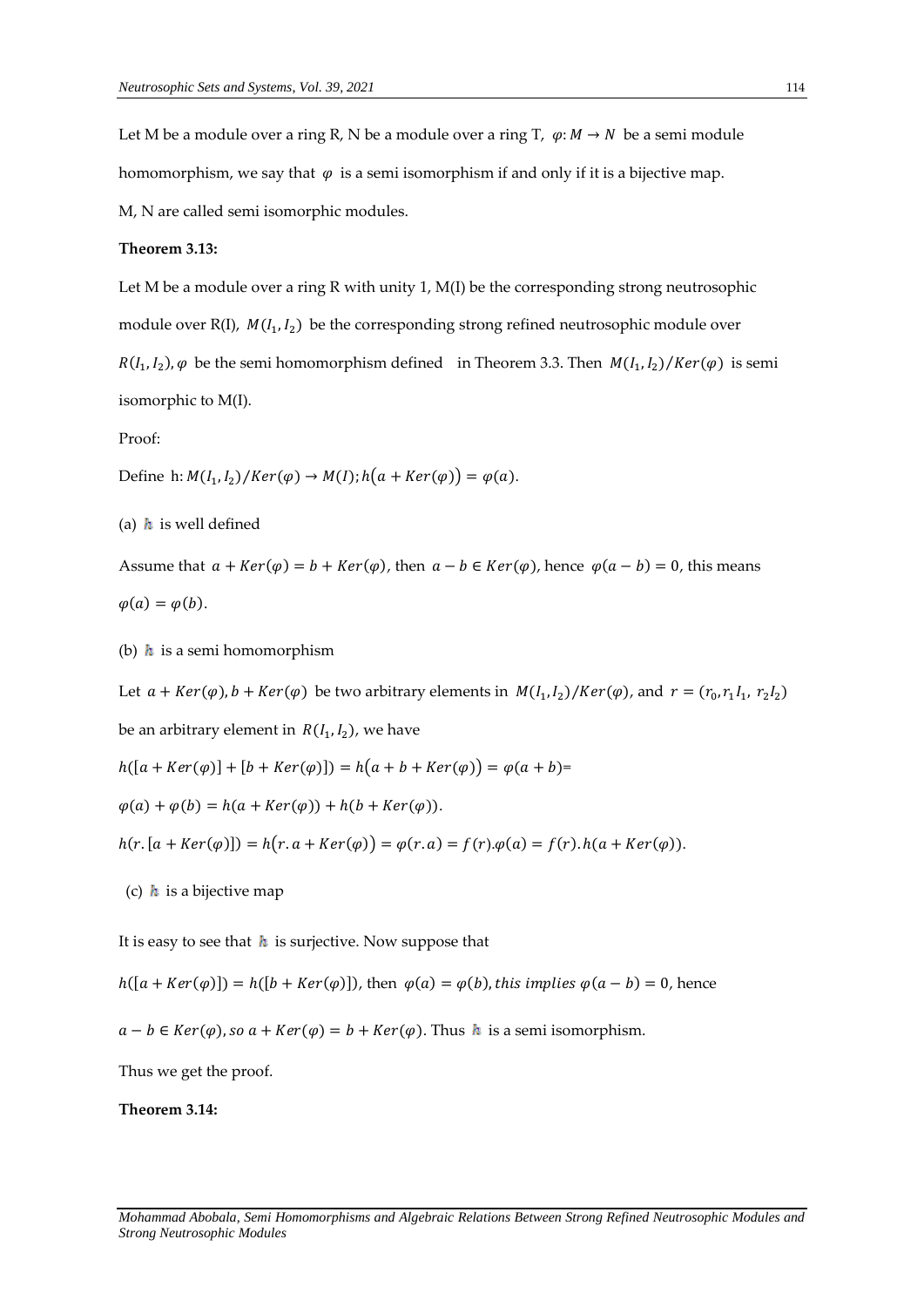Let  $\varphi: M \to N$ ,  $\tau: N \to L$  be two semi homomorphisms, where M, N, L are three modules over the rings

 $R, T, S$  respectively. Then  $\tau \circ \varphi : M \to L$  is a semi homomorphism.

# Proof:

Suppose that  $\varphi$  is an  $f$  – *semi homomorphism*, where  $f: R \to T$  is a ring homomorphism, and  $\tau$  is a  $g$  – semi homomorphism, where  $g: T \to S$  is a ring homomorphism. It is clear that  $g \circ f : R \to S$  is a ring homomorphism. Now we prove that  $\tau \circ \varphi : M \to L$  is a  $g \circ f$  – semi homomorphism.

Let  $x, y$  be two arbitrary elements in M, and  $r$  be any element in the ring R, we have

$$
\tau o\varphi(x+y)=\tau\big(\varphi(x)+\varphi(y)\big)=\tau o\varphi(x)+\tau o\varphi(y).
$$

$$
\tau o\varphi(r,x) = \tau(\varphi(r,x)) = \tau(f(r),\varphi(x)) = g(f(r))\tau(\varphi(x)) = gof(r),\tau o\varphi(x).
$$
 Hence

 $\tau o\varphi$  is  $g \circ f$  – semi homomorphism.

### **Remark 3.15:**

The previous theorem shows that the set of all semi homomorphisms between a module M and itself is closed under multiplication.

The following theorem shows that any module M will be a semi homomorphic

image to its corresponding neutrosophic module M(I).

# **Theorem 3.16:**

Let M be a module over R,  $M(I)$  be its corresponding neutrosophic module over  $R(I)$ .

Then M is a semi homomorphic image to M(I).

Proof:

According to [3], there is a ring homomorphism  $f: R(I) \to R; f(r + sI) = r; r, s \in R$ ,

we define  $g: M(I) \rightarrow M$ ;  $g(x + yI) = x$ ;  $x, y \in M$ .

It is clear that for every  $m, n \in M(I)$ , we get  $g(m + n) = g(m) + g(n)$ . Also, we

have  $g([r + s.1], [\mathbf{x} + yI]) = g(r \cdot x + [r \cdot y + s \cdot x + s \cdot y]I) = r \cdot x =$ 

 $f(r + s.1)$ .  $g(x + yI)$ , thus g is a semi homomorphism.

The previous result shows that neutrosophic module (which they were defined using logic)

have an algebraic origin, since they can be represented by semi homomorphisms.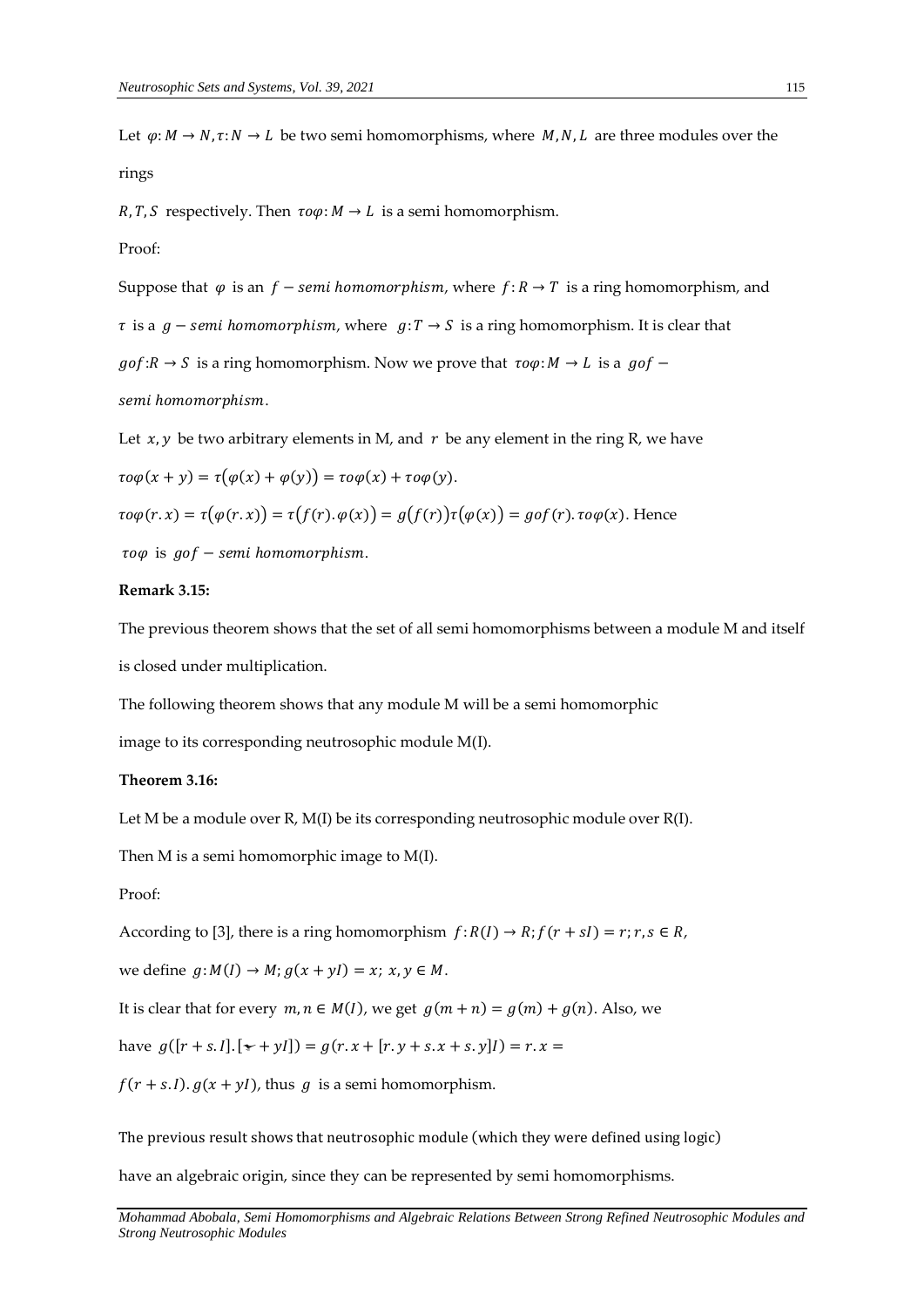#### **Remark 3.17:**

According to Theorem 3.13, we find that  $\frac{{\sf M}({\sf I})}{\sf Kerg}$  is semi isomorphic to M.

 $Ker(g) = \{yl; y \in M\} = MI$ . Hence  $\frac{M(I)}{M(I)}$  is semi isomorphic to M.

#### **Example 3.18:**

Let  $M = Z_6$  be a module over the ring of integers Z, M(I) = { $x + yI$ ;  $x, y \in Z_6$ } be its corresponding neutrosophic module, we have

(a) 
$$
\text{ker}(g) = MI = \{yI; y \in Z_6\} = \{0, I, 2I, 3I, 4I, 5I\}.
$$

(b) 
$$
^{M(I)}/_{MI} = \{A + MI; A \in M(I)\} = \{MI, 1 + MI, 2 + MI, 3 + MI, 4 + MI, 5 + MI\}.
$$

Which is semi isomorphic to M.

#### **Definition 3.19:**

Let R be any ring with unity, M be a module over R, we define

(a) The set of all semi homomorphisms from a module M to itself is denoted by

 $S_M = \{\varphi: M \to M; \varphi \text{ is a semi homomorphism}\}.$ 

(b) The set of all semi isomorphisms from a module M to itself is denoted by  $SI_M = \{\varphi : M \to \varphi\}$ 

- $M$ ;  $\varphi$  is a semi isomorphism}.
- (c) The set of all  $f$  –semi homomorphisms between a module M and itself is denoted by  $f S_M$ .

(d) The set of all  $f$  –semi isomorphisms from a module M to itself is denoted by  $f - SI_M$ .

The following theorem clarifies the algebraic structure of semi homomorphisms.

# **Theorem 3.20:**

Let M be a module over a ring R,  $S_M$ ,  $SI_M$ ,  $f - S_M$ ,  $f - SI_M$  be the sets defined above, we have:

(a)  $(f - S_M, +,.)$  is a module over the ring R.

(b)  $(\star I_M, o)$  is a semi group.

(c) If f is an isomorphism with property  $f \circ f = I$  (identity map), then for every  $\varphi$ ,  $\tau \in f - S I_M$ , we have  $\varphi$ *ot* is a module isomorphism.

Proof:

(a) Let  $g, h$  be any two  $f$  – semi homomorphisms. They are additive homomorphisms on M, thus  $(g + h)(x + y) = (g + h)(x) + (g + h)(y)$  for every  $x, y \in M$  clearly. Also, we have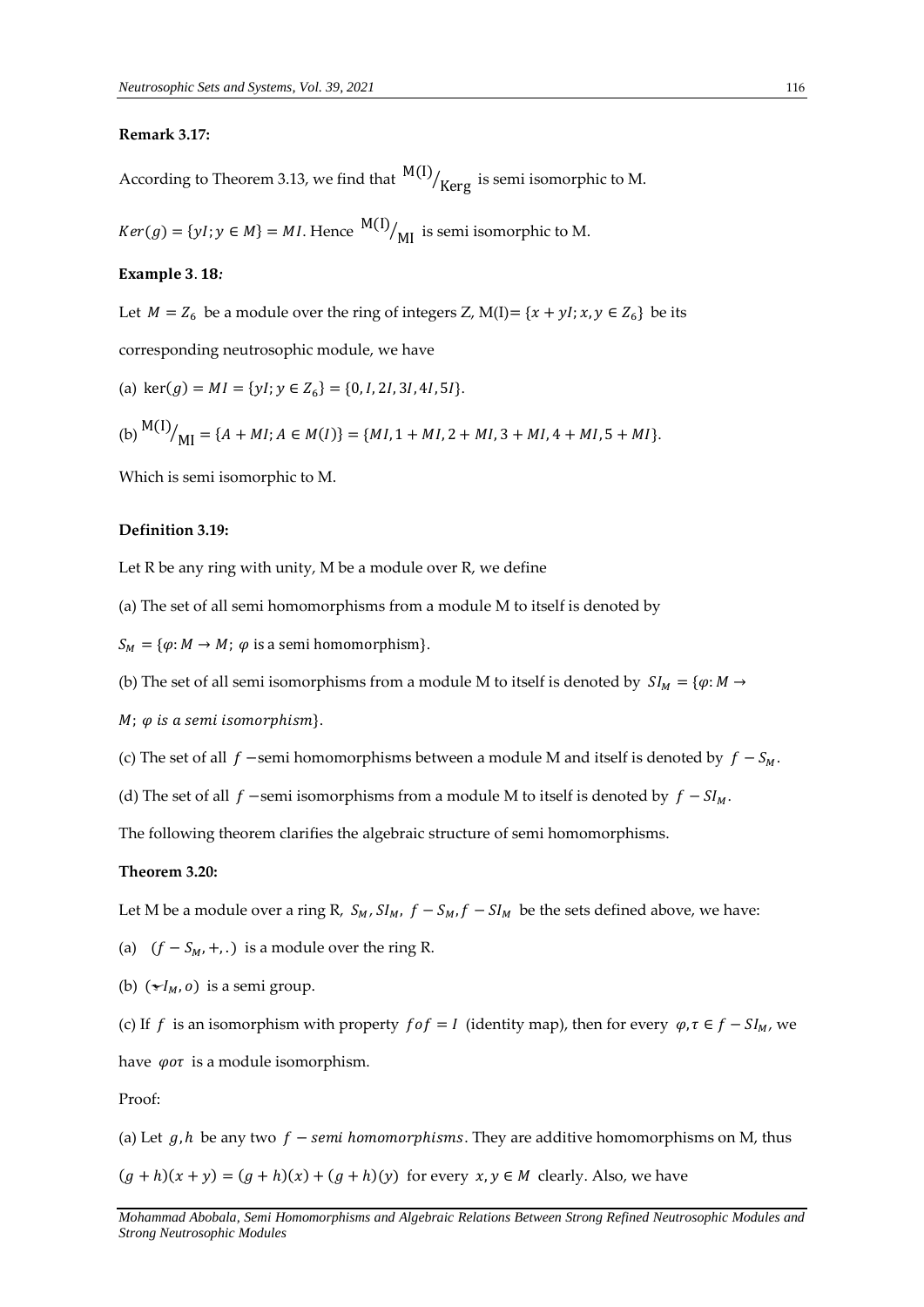for every  $r \in R$  and  $x \in M$ :  $(g+h)(r.x) = g(r.x) + h(r.x) = f(r) \cdot g(x) + f(r) \cdot h(x) = f(r) \cdot (g+h)(r.x)$  $h(x)$ , hence  $g + h$  is an

 $f$  – semi homomo $\neg$ phism.

One the other hand, g has an inverse with respect to addition, which is  $-g$ , and  $t(x) = 0$  is the identity in  $f - S_M$ , thus  $(f - S_M, +)$  is an abelian group.

Now, let  $a \in R$  be an arbitrary element, then the map  $(a, g): M \to M$ ;  $(a, g)(x) = a$ .  $g(x)$  is an

 $f$  – semi homomorphism clearly. It is easy to check that the rest of module's axioms are true.

(b)  $SI_M$  is closed under (o), and (o) is an associative operation, and the identity map  $I \in SI_M$ . thus the proof holds easily.

(c) It is well known that  $\varphi o\tau$  is an additive homomorphism according to Theorem 3.14.

Now we shall prove that  $\varphi$ *ot*  $(r \cdot x) = r \cdot \varphi$ *ot*  $(x)$ *,* for every  $r \in R$  *and*  $x \in M$ *.* 

 $\varphi$ ot  $(r, x) = \varphi(\tau(r, x)) = \varphi(f(r), \tau(x)) = f(f(r))$ .  $\varphi$ ot  $(x) = I(r)$ .  $\varphi$ o $\star$   $(x) = r$ .  $\varphi$ ot  $(x)$ . Thus  $\varphi$ ot is a classical homomorphism.

# **4. Conclusions**

In this article, we have defined the concept of semi homomorphism and semi isomorphism between two modules defined over different rings. Also, we applied this concept to study the algebraic relation between refined neutrosophic strong module and neutrosophic strong module, and between a module and its corresponding neutrosophic strong module.

The main result of this work is to prove that every strong neutrosophic module is a semi homomorphic image of the corresponding strong refined neutrosophic module.

In particular, we have constructed some examples to clarify the validity of our work.

**Funding:** This research received no external funding.

**Conflicts of Interest:** The authors declare no conflict of interest.

#### **References**

[1] Abobala, M*.,* "On Some Special Substructures of Neutrosophic Rings and Their Properties", International Journal of Neutrosophic Science", Vol. 4 , pp. 72-81, 2020.

[2] Abobala, M., "On Some Special Substructures of Refined Neutrosophic Rings*",* International Journal of Neutrosophic Science, Vol. 5, pp. 59-66, 2020.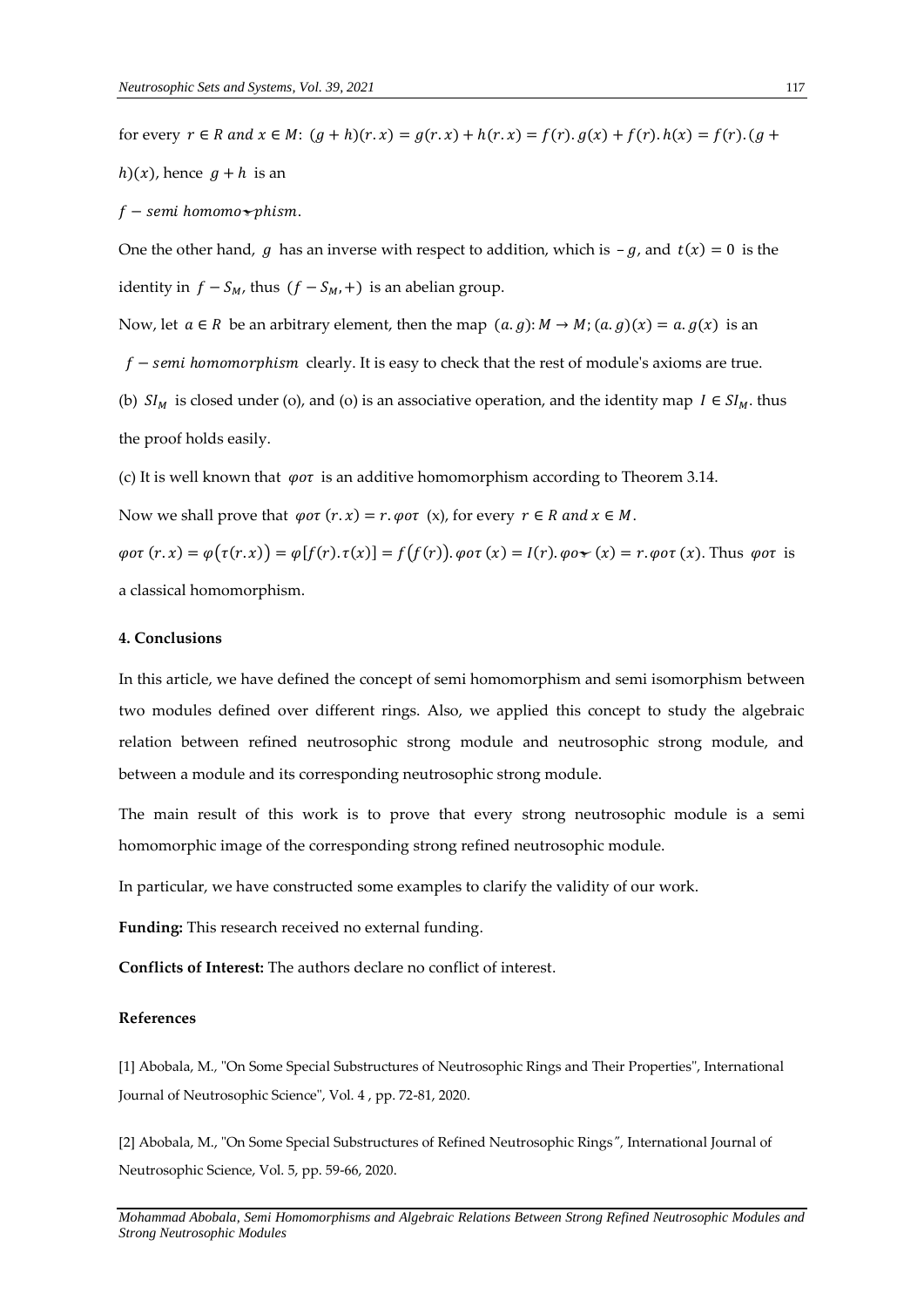[3] Abobala, M,. "Classical Homomorphisms Between Refined Neutrosophic Rings and Neutrosophic Rings", International Journal of Neutrosophic Science, Vol. 5, pp. 72-75, 2020.

[4] Abobala, M., and Alhamido, R., "AH-Substructures in Neutrosophic Modules", International Journal of Neutrosophic Science, Vol. 7, pp. 79-86 , 2020.

[5] Agboola, A.A.A., "On Refined Neutrosophic Algebraic Structures", Neutrosophic Sets and Systems,Vol.10, pp. 99-101, 2015.

[6]Adeleke, E.O., Agboola, A.A.A.,and Smarandache, F., "Refined Neutrosophic Rings I", International Journal of Neutrosophic Science, Vol. 2(2), pp. 77-81, 2020.

[7] Adeleke, E.O., Agboola, A.A.A., and Smarandache, F., "Refined Neutrosophic Rings II", International Journal of Neutrosophic Science, Vol. 2(2), pp. 89-94, 2020.

[8] Olgun, N., and Khatib, A., "Neutrosophic Modules", Journal of Biostatistic and Biometric Application", Vol. 3, 2018.

[9] Olgun, N., and Hatip, A., " On Refined Neutrosophic R-Module", International Journal of Neutrosophic Science, Vol. 7, pp.87-96, 2020.

[10] Yingcang, Ma., Xiaohong Zhang ., Smarandache, F., and Juanjuan, Z., " The Structure of Idempotents in Neutrosophic Rings and Neutrosophic Quadruple Rings", Symmetry Journal (MDPI), Vol. 11, 2019.

[11] Kandasamy, V. W. B,. Ilanthenral, K., and Smarandache, F., " Semi-Idempotents in Neutrosophic Rings", Mathematics Journal (MDPI), Vol. 7, 2019.

[12] Abdel-Basset, M., Mai M., Mohamed E., Francisco C., and Abd El-Nasser, H. Z., "Cosine Similarity Measures of Bipolar Neutrosophic Set for Diagnosis of Bipolar Disorder Diseases", Artificial Intelligence in Medicine 101, 2019 , 101735.

[13] Sankari, H., and Abobala, M., "Solving Three Conjectures About Neutrosophic Quadruple Vector Spaces", Neutrosophic Sets and Systems, Vol. 38 , pp. 537-543 , 2020**.**

[14].Abdel-Basset, Mohamed, Rehab Mohamed, and Mohamed Elhoseny. "<? covid19?> A model for the effective COVID-19 identification in uncertainty environment using primary symptoms and CT scans." Health Informatics Journal (2020): 1460458220952918.

[15].Abdel-Basset, M., Mohamed, R., Zaied, A. E. N. H., Gamal, A., & Smarandache, F. (2020). Solving the supply chain problem using the best-worst method based on a novel Plithogenic model. In Optimization Theory Based on Neutrosophic and Plithogenic Sets (pp. 1-19). Academic Press.

[16].Sankari, H., and Abobala, M., "n-Refined Neutrosophic Modules", Neutrosophic Sets and Systems, Vol.36, pp. 1-11, 2020.